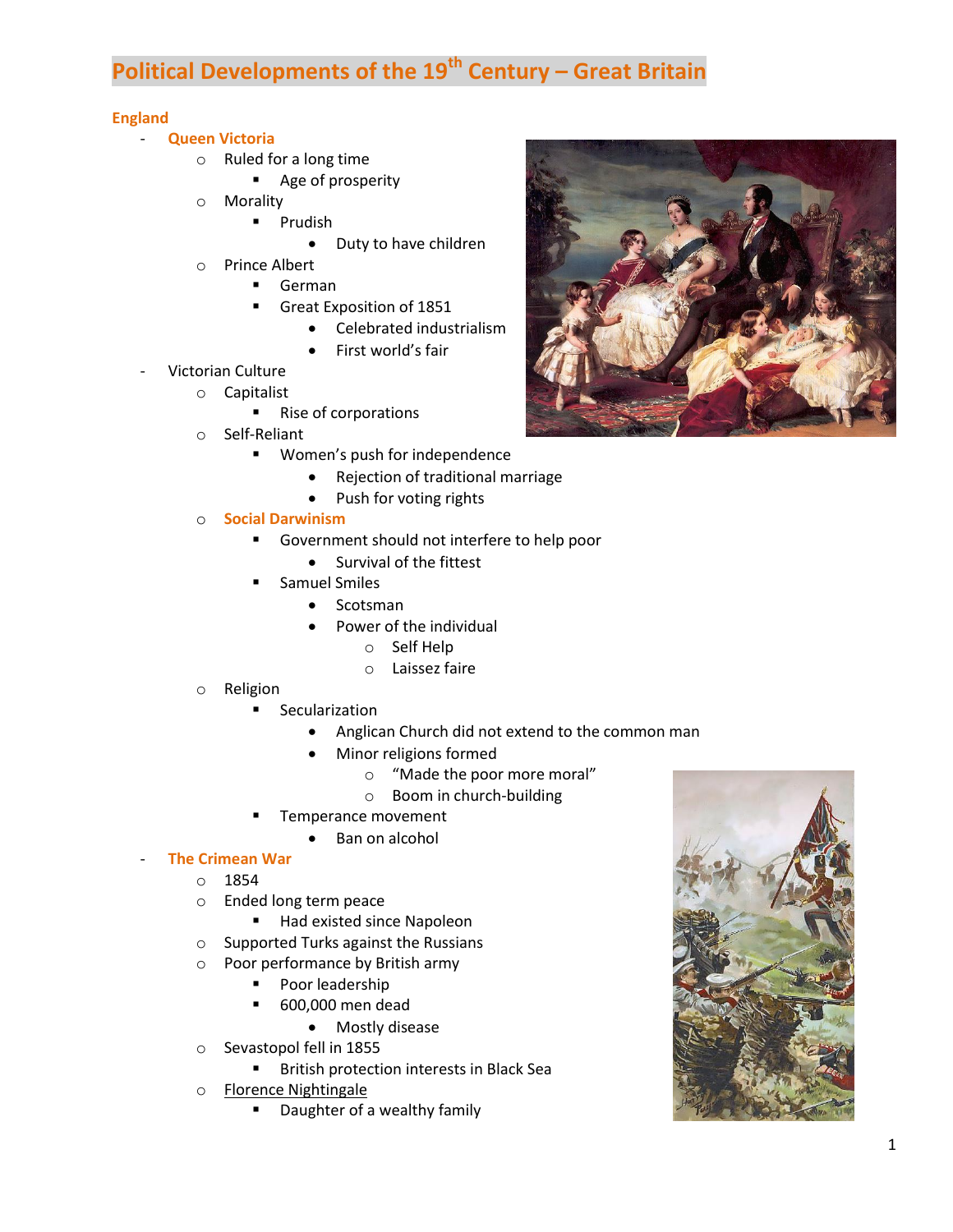- **•** Decided to become a nurse
	- Low job
- **Served in Crimean War hospitals** 
	- Called for more supplies
	- Basic sanitation and comfort
- First time they built *army hospitals* near the battlefield
- o **Peace of** Paris
	- $-1856$
	- **Autonomy of Moldavia and Wallachia** 
		- Became Romania in 1878
	- **Independence of Turkey**
	- **Neutrality of Black Sea**
- Victorian Politics
	- o No Revolution
		- **Political reform followed compromise** 
			- Slow reforms
		- **Generally in consensus** 
			- Middle-class did not want dissatisfied workers
				- o Afraid of revolts
		- **Social harmony** 
			- Repeal of Corn Laws in 1846
			- Hard work and savings would be rewarded
		- **Army suppressed Irish nationalism**
	- o **Chartism**
		- **Petition movement of the 1840s** 
			- Last push in 1848
			- Universal male suffrage, new voting districts, annual parliament
		- **Army put down demonstrations**

# o "**Friendly Societies**"

- **•** Workers unions
- **Assistance in hard times** 
	- Decent burials
	- Individual self-help and respectability
- **Discouraged militancy**
- o Model Unions
	- **Promote self-help**
	- **Skilled workers of specific crafts**
	- **People bought membership**
- o National Unions
	- **Sparse**
	- No talk of revolution or restructuring of economy or politics
- o Political parties
	- **u** Whigs
		- Liberal party
		- 18502-1860s
		- Henry John Temple
			- o Viscount **Palmerston**
				- "Lord Cupid"
			- o Laissez-faire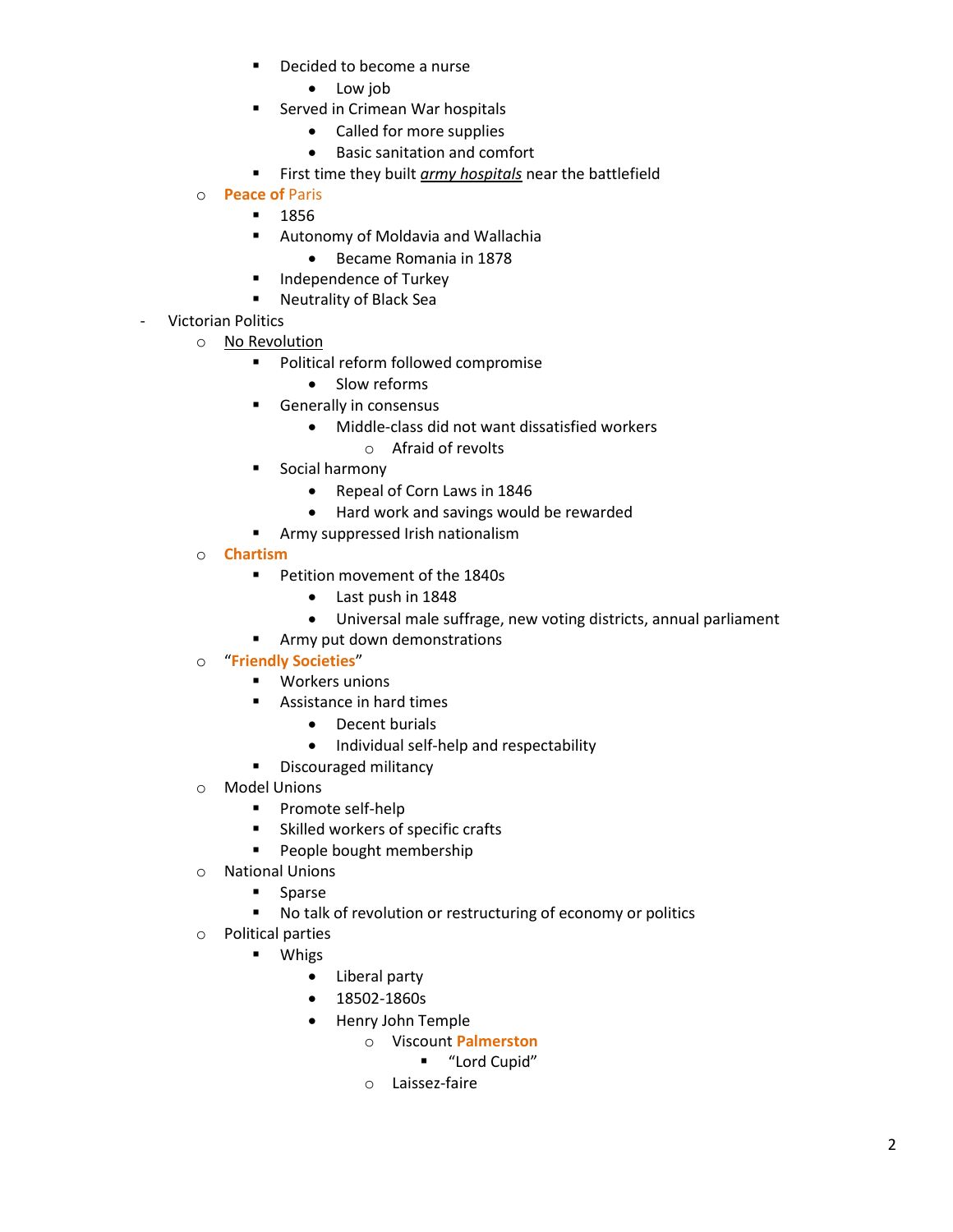- **William Gladstone**
	- o Leader of Whigs
	- o Morals
		- **UI** Victorian Christianity
	- o Laissez-Faire
		- Reduce role of monarch
		- **Against income tax**
	- o Against waste and corruption
	- o Opposed colonization
		- **Too expensive**
	- o Constantly fighting with Queen Victoria
- Conservatives
	- Robert Peel
		- o Conservative
		- o Supported repeal of Corn Laws
	- **Benjamin Disraeli**
		- o Leader of conservatives
		- o Got along well with the queen
			- Served as advisor

### o **Reform Bill of 1867**

- **Extended suffrage**
- **Passed**
- Conservatives feared Bill
	- Workers were liberal
- Disraeli
	- Thought that electoral reform was inevitable o Would benefit part
- Beginning of "**Welfare State**"
	- o Both conservatives (Disraeli) and Liberals made liberal reforms
	- o Redistribution Act of 1885
		- Got rid of rotten boroughs
	- o Poor Laws
		- Resources for those who did not work
	- o Age of Statistics
		- **Experts to gather information about life**
	- o Health Act 1848
		- National General Board of Health
	- o Public Health Act
		- **Cleaner water supply**
- Growth of state
	- o Originally very un-centralized
	- o Government employed huge amount of people
		- Municipalities responsible for education, health, housing, roads, police
		- **Civil service professionals** 
			- Expanded
		- **Laissez-faire liberalism ended**
	- Mass Politics Conservatives
		- o Appeal to the masses
		- o Disraeli wanted to attract more masses
			- Nationalism
				- Imperialism